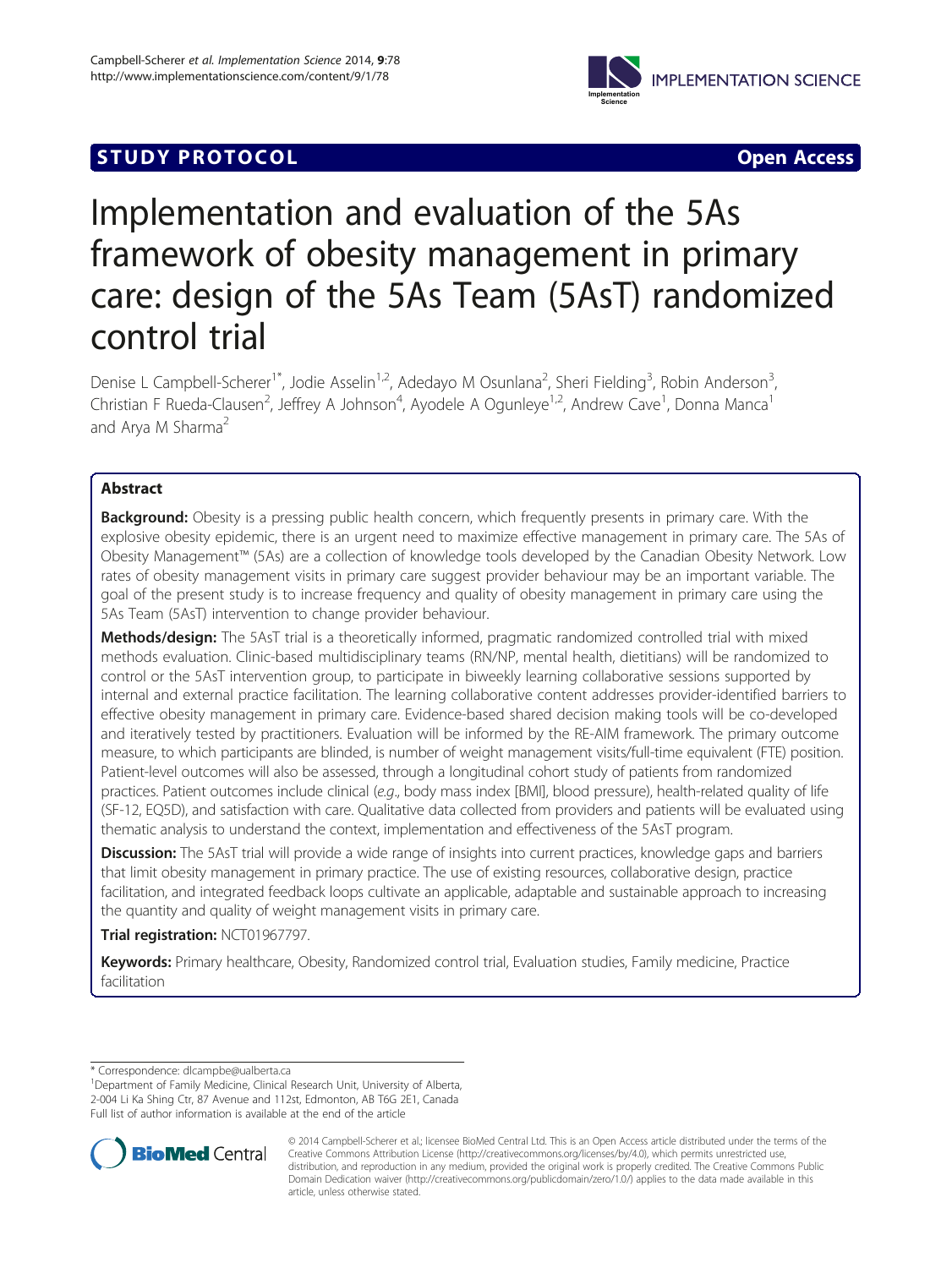# Background

Obesity is a common problem in primary care [\[1,2\]](#page-8-0). There are substantial direct and indirect costs to the healthcare system; conservative estimate of costs attributable to obesity in Alberta in 2005 totaled \$1.27 billion [\[3](#page-8-0)]. Studies suggest that a primary care-based obesity treatment model could be cost-effective over the long term [[2\]](#page-8-0) and that treating obesity can reduce the incidence of a variety of chronic diseases [[4-7\]](#page-8-0). However, obesity is 'not effectively managed within our current primary health system' [\[4](#page-8-0)-[6](#page-8-0)]. To address this problem, a tool for obesity counseling and management in primary care settings, known as the 5As of Obesity Management™ has been developed [[7\]](#page-8-0). This tool incorporates the conceptual structure of the Best Practices in Weight Management document, the Canadian Obesity Clinical Practice Guidelines [\[8](#page-8-0)], and the 5As methodological framework (Ask, Assess, Advise, Agree, Assist) [\[9\]](#page-8-0). Preliminary evidence shows that use of the 5As of Obesity Management can increase provider-client interactions in weight management [[10](#page-8-0)]. However, the 5As have not been evaluated in a system-wide implementation study.

The Primary Care Network (PCN) model in Alberta has a 10-year history of embedding multidisciplinary teams in pre-existing family physician clinics. Chronic disease nurses and nurse practitioners working in this multi-disciplinary setting (with family physicians, mental health workers and dieticians) present a good model to target and assess improvement in obesity management.

The goal of this project is to implement and evaluate the 5AsT team intervention aimed at changing provider behaviour with regard to obesity management. This intervention, informed by the theoretical domains framework for behaviour change and the conceptual framework of complex innovation implementation, is co-developed with end-users, emphasizing bidirectional knowledge transfer among multidisciplinary team members to develop a pragmatic and sustainable approach to obesity management in primary care.

#### Methods

#### 5AsT study overview

The 5AsT trial is a theoretically informed, pragmatic randomized controlled trial with convergent mixed methods evaluation of an intervention on primary care providers to improve obesity management. Clinic-based multidisciplinary teams (RN/NP, mental health, dieticians) will be randomized to control or the 5AsT intervention group. The intervention providers will participate in biweekly learning collaborative sessions supported by internal and external practice facilitation. These learning collaboratives will explore provider-identified barriers to effective weight management in primary care. Evidence-based shared decision making tools will be co-developed and iteratively tested by practitioners. The primary outcome measure is the number of weight management visits per full-time equivalent (FTE) RN/NP position. This measure is longstanding, routine administrative data in the PCN. Participants are unaware of the primary outcome measure, and the research team is blinded to the result during the study period. Patient-level outcomes will be assessed, through a longitudinal cohort study of patients from randomized practices. Qualitative data will be collected from providers and patients, and evaluated using thematic analysis to understand the context, implementation and the effectiveness of the 5AsT intervention. Patient-level outcomes including clinical, health-related quality of life, and satisfaction with care will also be assessed.

Figure [1](#page-2-0) provides an overview of the 5AsT trial, which consists of both a provider-level intervention study and a patient-level impact assessment. The 5AsT providerlevel study is divided into three phases. Phase 1 is the 'Intervention Phase,' which consists of a kick-off session followed by bi-weekly two-hour learning collaborative sessions over six months. Phase 2 is the 'Passive Phase,' a six-month period where we provide no direct support to the 5As Teams but continue to collect data to determine if behavior change has been internalized. Phase 3 is the 'sustainability phase,' where the primary outcome measure continues to be collected over 12 months to determine if change can be sustained over time. The patient-level study will assess how patients coming from 5AsT intervention practices engage in weight management efforts over time compared to patients from control practices.

# Guiding theoretical frameworks Conceptual framework of complex innovation implementation

Complex innovations such as behavioral change interventions in primary care can be conceived using this validated framework [\[11\]](#page-8-0). Our alignment with this framework reduces the chance that context change will negatively affect implementation or completion of the project. This framework informed the decision to have a clinical champion act as an internal practice facilitator from within the primary care network.

#### Theoretical domains framework for behaviour change

The Theoretical Domains Framework is a validated, comprehensive overview of the core domains important to consider in behavioural change interventions in healthcare improvement [\[4](#page-8-0)]. This Framework informs our intervention on the practitioners to expand from knowledge alone, towards engaging in all components critical for their behaviour change. The 5AsT intervention leverages the clinical champion role for coaching and, the practice facilitation role to aid in logistical support, and the learning collaborative model to increase role identification, goal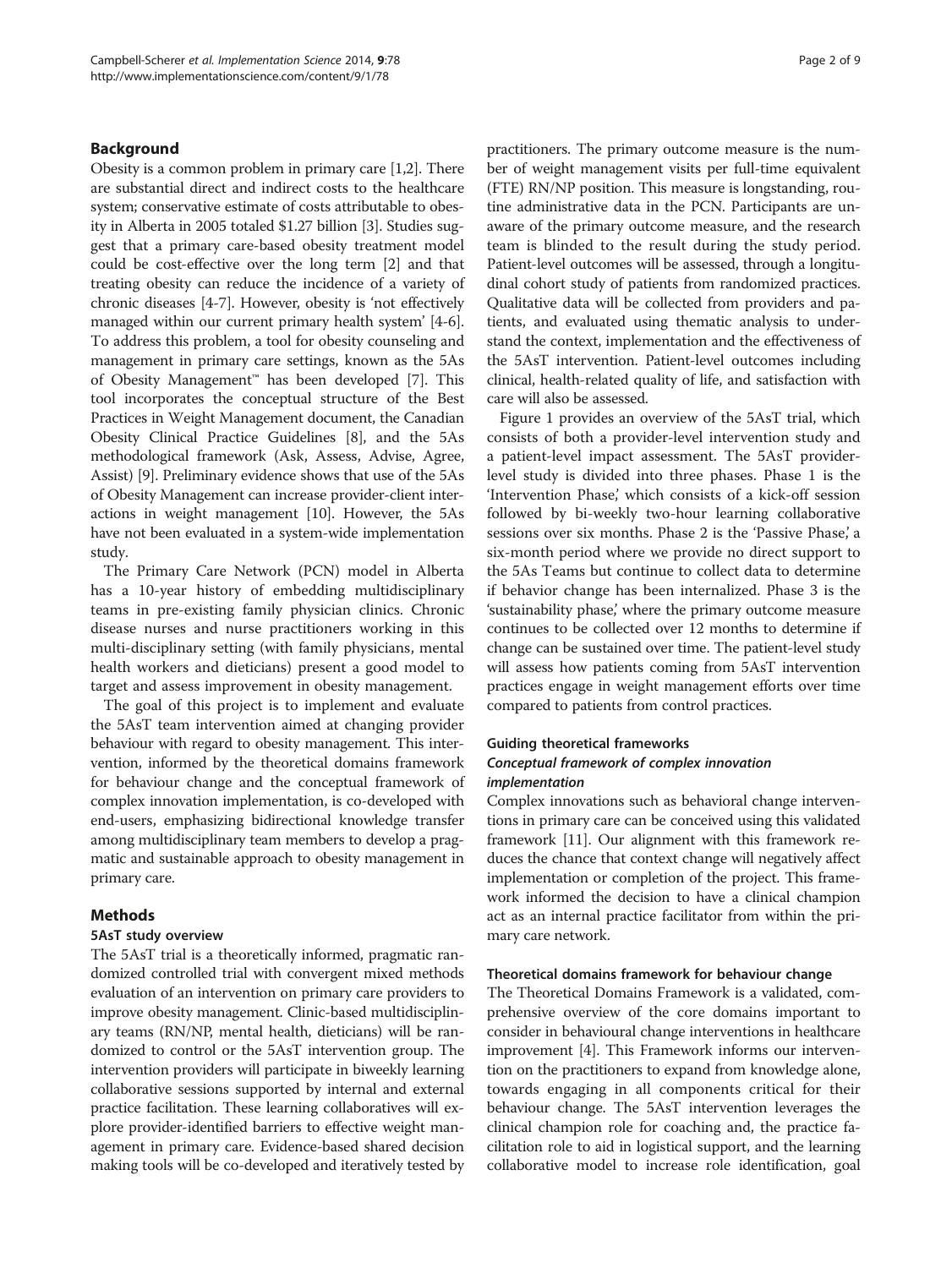<span id="page-2-0"></span>

setting, identification of barriers and facilitators to action. We also used this framework to determine the target patient population. The patient study focuses on patients who have committed to action prior to recruitment ('activated patients'), assessing their ability to initiate and sustain weight management efforts.

#### Guiding evaluation framework: RE-AIM

Our overall evaluation summarized in Table [1,](#page-3-0) is guided by the RE-AIM framework: Reach into the target population; Effectiveness of the intervention; Adoption by target settings; Implementation including consistency and cost of delivery; and Maintenance of intervention effects over time (sustainability) [\[5,6,12,13](#page-8-0)].

#### Setting/population

The 5AsT intervention was designed with our partner primary care network (PCN), which consists of 59 dedicated multidisciplinary healthcare providers (nurses, nurse practitioners, mental health workers, dieticians, exercise physiologists, respiratory therapists) embedded in 46 family practices with over 160 family physicians serving 192 655 Albertans. The PCN has been in a period of rapid growth.

At the practice level, the RN/NPs in the PCN are responsible for significant chronic disease management, including diabetes and weight management, as well as prenatal care.

To be eligible to be randomized to the intervention, PCN-affiliated family practice clinics must have joined the PCN by April 2013, and must have a multidisciplinary team including a nurse/nurse practitioner, mental health worker and a dietician affiliated with the clinic, resulting in 24 eligible clinic teams. The intervention unit is the PCN multidisciplinary team affiliated with the clinic, referred to as the '5AsT team.'

Patients are eligible to be recruited to the longitudinal cohort study if they declare activation for behaviour change through their enrolment and participation in one of the PCN programs for health (e.g., weight management groups, activity groups, mental health groups). These are run independently from the clinic-based 5AsT team. Patients are eligible regardless of what clinic they attend for their regular care.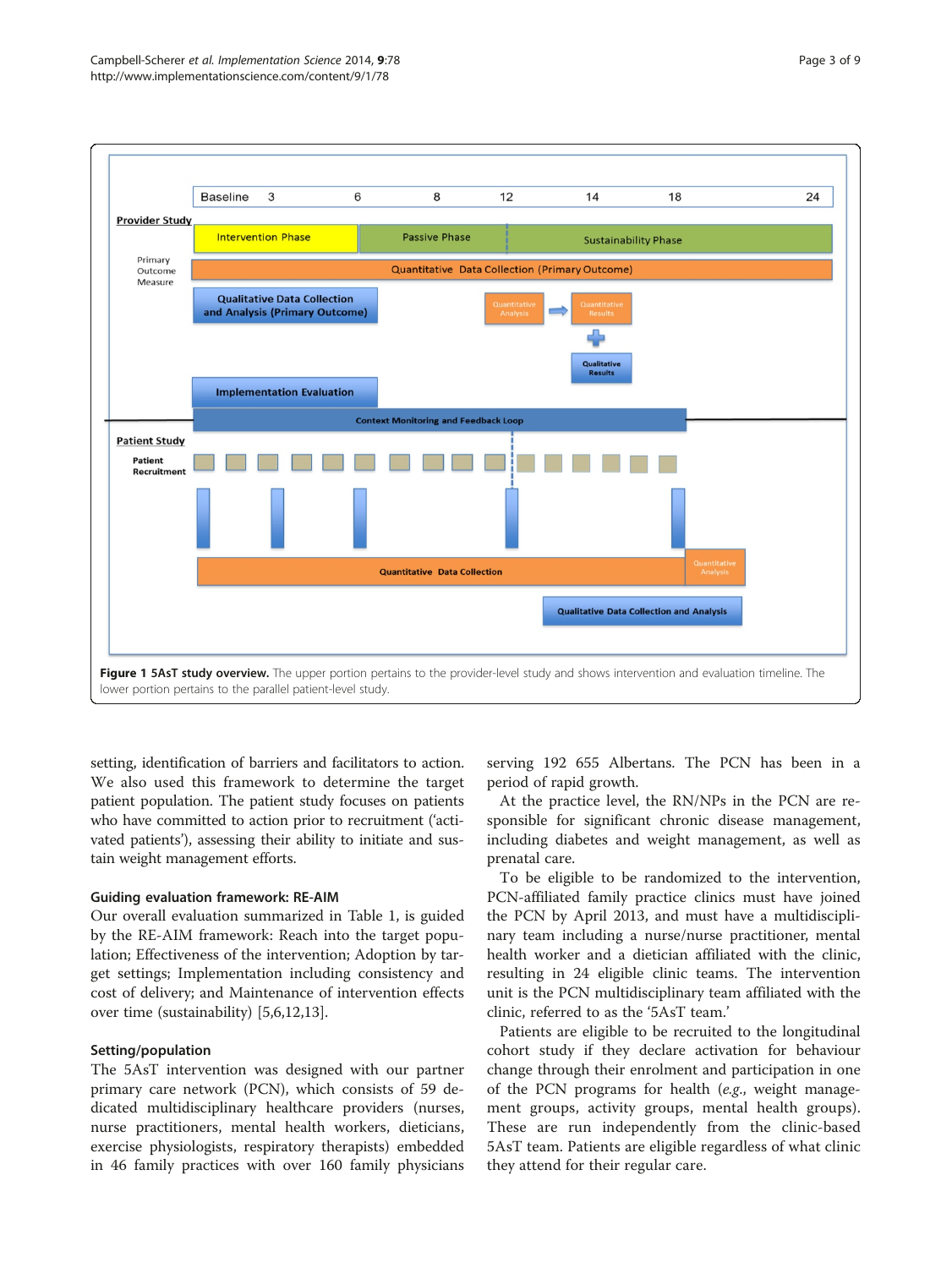| <b>Domain</b>        | <b>Description</b>                           | <b>Measure for patients</b>    | <b>Measure for providers</b>                       |
|----------------------|----------------------------------------------|--------------------------------|----------------------------------------------------|
| Reach                | Degree to which target population is reached | • number recruited             | • Control/intervention groups                      |
|                      |                                              | • percent attrition            | • Intervention attendance                          |
|                      |                                              | · patient characteristics      | • Provider-chosen topics (subject appropriateness) |
| <b>Effectiveness</b> | Impact on study outcome                      | $\cdot$ SF 12                  | • Quantitative primary                             |
|                      |                                              | $\cdot$ BMI                    | outcome measure                                    |
|                      |                                              | • 5AsT vs. non 5AsT patients   | • Self-reported efficacy                           |
| Adaptation           | Organizational uptake                        | Not applicable                 | • Sustainability phase                             |
|                      |                                              |                                | • Repeat provider interviews                       |
| Implementation       | Intervention implementation as intended      | Not applicable                 | • Learning collaborative                           |
|                      |                                              |                                | • Organizational by-in                             |
|                      |                                              |                                | • Practice facilitation                            |
|                      |                                              |                                | • Feedback loops                                   |
| <b>Maintenance</b>   | Can program outcomes be sustained over time? | • Longitudinal data collection | • Longitudinal data collection                     |

<span id="page-3-0"></span>Table 1 RE-AIM framework as a guide for project evaluation

# Intervention and control

The 5AsT intervention builds upon the knowledge product of the 5As of Obesity Management™ and extends it to a pragmatic, practice-based intervention for provider behaviour change. The 5AsT intervention will occur in biweekly learning collaborative sessions for six months. The content of the 5AsT learning collaborative sessions will be determined with the practitioners randomized to the intervention. The 5As teams will be supported by a 5As Champion, a recognized clinical leader in weight management from the PCN. This individual is identified and remunerated through the PCN and functions as an internal practice facilitator for the project. In addition to assisting the research team with coordinating their actions with the clinical operations of the PCN, the Clinical Champion serves as a coach and mentor to the 5AsT team members, and as a facilitator for the learning collaborative. Additional support to the 5AsT teams is provided by two external practice facilitators who identify resources, design prototype tools, collect feedback and coordinate with content experts, physicians, and graphic designers to refine the 5AsT tools.

Providers randomized to the control arm of the study all receive usual professional development courses for obesity management through Alberta Health Services and the PCN, which includes didactic training on the 5As of Obesity Management tool kit. Control providers will not take part in bi-weekly learning collaboratives, will not be given circulated learning materials, and will not receive added support from practice facilitators.

#### Provider-level study

To test the effect of the 5AsT intervention, we will conduct a pragmatic, mixed methods, allocation concealed, randomized, blinded (outcome, data analysts), clinical trial. Figure [1](#page-2-0) (upper) details the provider-level study.

# Hypotheses

1. Implementation of the 5AsT in primary care practice will increase the number of weight management visits per FTE conducted by the PCN RN/NPs. The primary outcome measure is the number of weight management visits as a function of provider full time equivalent (FTE) work (i.e., a half time nurse has an FTE of 0.5).

2. Implementation of the 5AsT in primary care practice will result in sustained changes in medical practice as evaluated by the RE-AIM framework [[13,14\]](#page-8-0).

#### Qualitative primary question

What contextual factors affect the number of weight management visits conducted by the PCN practitioners?

#### Allocation concealment and randomization

Following ethical approval and study registration, the eligible clinics  $(N = 24)$  were allocation concealed and randomized in a 1:1 ratio using a computer generated random sequence by a statistician external to the project. Randomization was stratified for larger vs. smaller patient panel sizes. Three strata with eight practices were created from the 24 eligible practice units. The first 8 units (Group 1) have panel size ≤2,754; Group 2 has clinic panel size from 2,755 to 6,576, and Group 3 has clinic panel size ≥6,577.

#### Outcome ascertainment, blinding and equal treatment

The primary outcome measure is the number of weight management visits conducted by the RN/NP participants in their individual practices. Their practice involves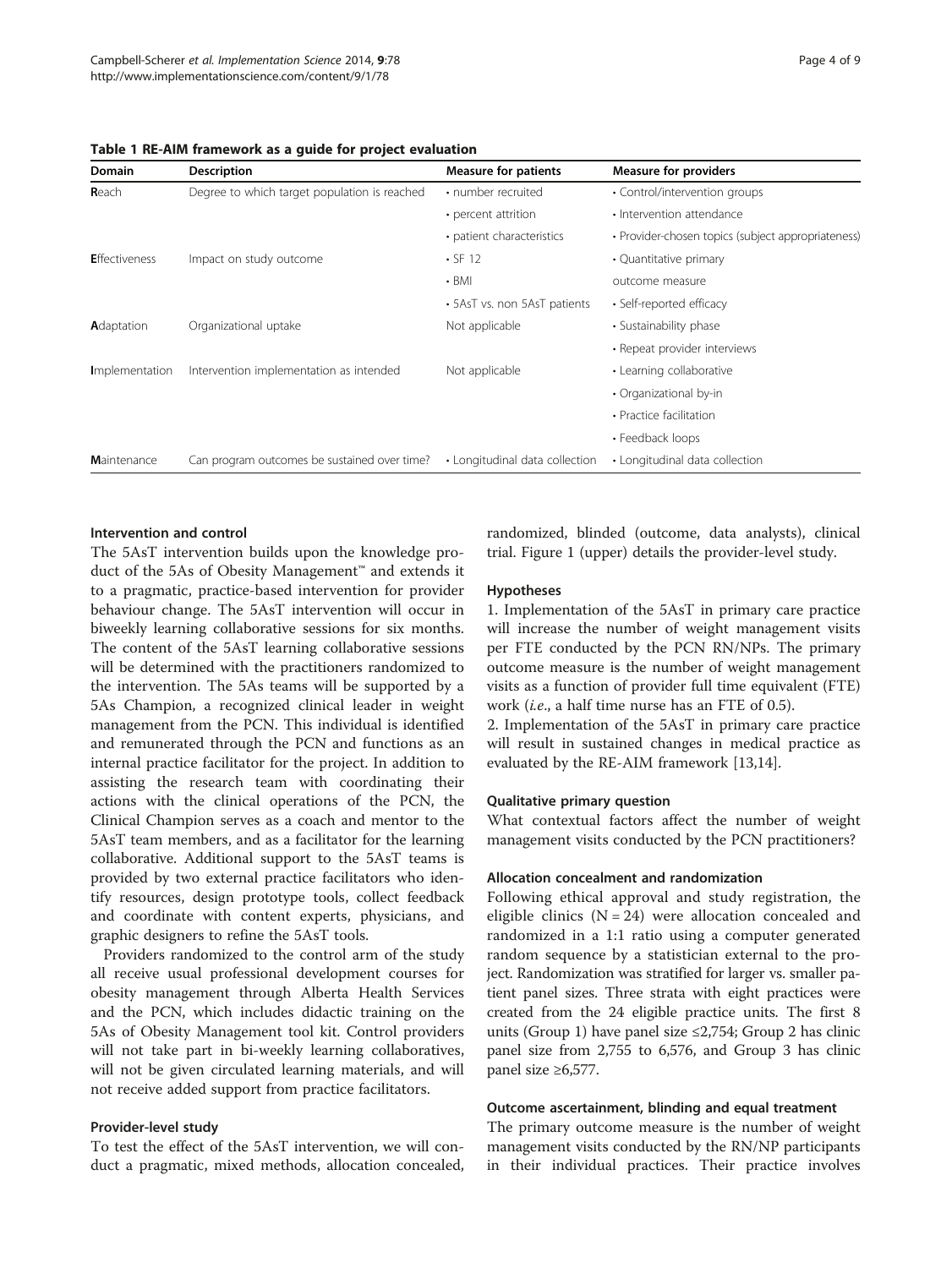many different kinds of clinical activities like prenatal visits, diabetes care, and other chronic disease management visits.

The primary outcome measure is a routine measure of clinical activity collected on standardized forms within the PCN at every clinical encounter; there is already an audit and quality assurance process in place for this measure. Due to the fact some provider participants work part time, or fractional FTE (full-time equivalent), this must be included in the primary outcome measure.

The provider subjects will be blinded to knowledge of the primary outcome measure so as not to influence their behavior in data collection. The research team will not be involved with the collection of the primary outcome measure. The investigators and health practitioners will have no access to this data and will remain blinded to the results until 12 months following implementation. Data analysts will remain blinded to the allocation of intervention versus control.

Aside from the 5AsT intervention programming, there is no difference in treatment between the intervention and control practitioners. The RN/NPs' clinical practices are geographically dispersed and do not routinely interact.

# Quantitative statistical analysis plan

The data will be stored in PCN clinical database and will be extracted after the 12-month intervention and passive period. We will assess the outcome at baseline, 3-month, 6-month, and 12-month time points. The data will be analyzed for multiple time points to allow for a comparison between immediate and long-term provider impact and to increase the reliability of observed trends. Following the sustainability period of 12 to 24 months, the data will be extracted again, and analyzed by blinded data analysts.

#### Primary outcomes

Two stage summary statistics will be used for the analysis of the primary outcome; the number of weight management visits/FTE for each practitioner will be derived for each time point, and the average of the weight management visits/FTE for the intervention and the control group will be calculated. Weight management visit/FTE trends at pre-intervention, baseline, 3, 6, 12 and 18 months post intervention will be plotted to compare the two groups.

The intervention group and control group will be compared using Wilcoxon-Mann–Whitney test. As generalized estimating equation (GEE) can adjust for clustering effect and does not require a normal distribution, we will perform GEE models to compare the 5AsT intervention group and the control group for our primary outcome at 3, 6, 12 and 18 months. Analysis will be by intention to treat.

#### Power considerations

Power calculations were performed using both simple and cluster randomization where each clinic is considered as a cluster and RNs are clustered within units. The intra class correlation was estimated to be 0.40. Power calculations with the two approaches were very similar. Given the large numbers of units with only one nurse, we opted in favor of a simple randomization approach. Briefly, this initial approach was as follows:

For simple randomization, a power of 77% was estimated from  $N = 31$  (total number of nurses in the study). The power for a clustered randomized trial was estimated for two scenarios: in 24 clinics with an average of two nurses per clinic, this resulted in a power of 80%; in 24 clinics with an average of one nurse per clinic, it resulted in a power of 65%. These two were presented because we have 31 nurses in total, with an average of 1.3 nurses per clinic, and the exact calculation is not available because an integer is required. However, from the two scenarios, the exact power should be somewhere between 65% and 80%, which is similar to the resulting power from a simple randomization (77%), thus explaining our rationale of opting for a simple randomization.

Effect size was determined using the 22 units for which complete baseline data was available. The mean number of weight management visits/FTE was 69.2 with a standard deviation of 48.1. The study will have 80% power to detect an effect size of 1.19 (absolute difference of 57-weight management visits/FTE between intervention and control groups).

#### Qualitative data collection

Qualitative data will include description of context, implementation process, and effect of the 5AsT intervention on provider behaviour change. The approach is summarized in Table [2.](#page-5-0) Primary data sources for the intervention include guided field notes taken during bi-weekly learning collaborative sessions, and logs kept by the clinical champion and the practice facilitators. Data sources for provider impact include semi-structured interviews with key informants, and focus groups. Potential participants will include all providers and key PCN implementation personnel involved in the 5As Team project.

### Qualitative data handling and analysis

Analysis of qualitative data will continue throughout the project. Immediately following each observed intervention session, observers will meet at the PCN and construct a composite field note of the event directly into one of the team computers. Field notes will be entered into NVIVO 10 software (QSR International, Burlington, Mass.) Interviews will be audio recorded, transcribed verbatim, and entered into NVIVO.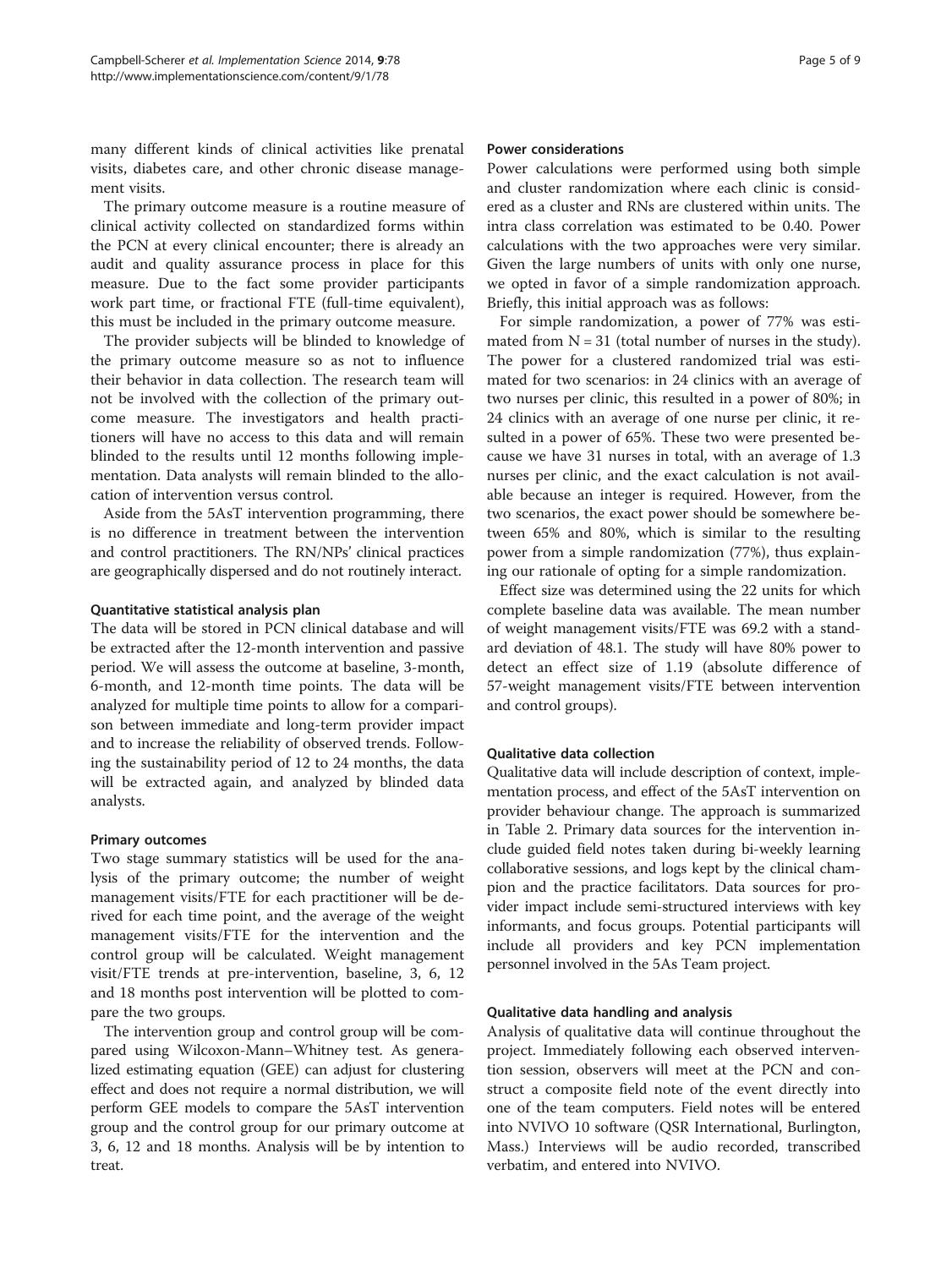#### <span id="page-5-0"></span>Table 2 Qualitative data collection plan

| Method                                                                                         | Justification                                                                                    | <b>Timeframe</b> |
|------------------------------------------------------------------------------------------------|--------------------------------------------------------------------------------------------------|------------------|
| <b>Intervention Phase</b>                                                                      |                                                                                                  |                  |
| Session field notes                                                                            | Description: context, implementation process.                                                    | 0-6 months       |
| Semi-Structured Interviews                                                                     | All 5AsT randomized providers. Baseline data: intervention content and<br>process feedback-loop. | Initial 3 months |
|                                                                                                | Personal views and practice, values fit, clinic climate.                                         |                  |
| Focus Groups                                                                                   | Evaluation of tools developed during sessions.                                                   | 6 months         |
| <b>Passive Phase</b>                                                                           |                                                                                                  |                  |
| Log book Diary notes of passive observations on clinical impact. 0–12 months Clinical Champion |                                                                                                  |                  |
| <b>Sustainability Phase</b>                                                                    |                                                                                                  |                  |
| Focus Groups                                                                                   | Best practices and intervention impact during the passive phase.                                 | 12-24 months     |
| Data Mixing                                                                                    |                                                                                                  |                  |
| Semi-structured interviews with key providers.                                                 | Follow-up of emergent questions.                                                                 | 14-16 months     |
| Semi-Structured interviews with selected patients.                                             | Contextual factors that may have influenced patient behaviors.                                   | 18-24 months     |

Thematic Analysis will be the primary qualitative analysis approach for this project [[15](#page-8-0)-[18\]](#page-8-0). Thematic analysis refers to the systematic search for and identification of common themes that are present in data (transcripts and field notes). The unit of analysis will be the healthcare practitioner. Inductive rather than predetermined coding was chosen in order to allow themes to emerge from the data itself and reflects an exploratory rather than explanatory approach.

All interview transcripts will be coded and compared by more than one individual to ensure reliability. A coding manual will clearly outline code definitions and use. A clear record of how themes were generated from raw data will be reviewed by all team members.

#### Qualitative and quantitative data mixing

Qualitative data analysis will be conducted on an iterative base and informs the intervention. The quantitative data for the primary outcome measure, number of weight management visits/FTE, will be collected in a blinded fashion for the first 12 months. At this point, the primary outcome measure will be analyzed. The study team will then be un-blinded and results will be compared with those from the qualitative analysis. It is expected that themes emerging from qualitative data will be reflected in patterns of quantitative data. Any correlation, or lack thereof, will be explored using key informant semi-structured interviews and focus groups. The purpose of this parallel mixed methods design is fourfold: first, to avoid bias during qualitative analysis; second, to explain any variability of the primary outcome measure; third, to record elements of RE-AIM not captured in the quantitative measures for the different providers in the intervention group; and fourth, to monitor the impact of context, and implementation process in

part allowing for real-time feedback loops to maximize effective implementation.

#### Patient-level study

The 5AsT patient portion of the study occurs concurrently with the provider study. Figure [1](#page-2-0) (lower) details the patient-level study.

#### Hypotheses

1. Implementation of the 5AsT in primary care, in addition to PCN weight management programs, will improve patient important outcomes: primary measures (weight, body mass index [BMI], Short Form 12-item Health Survey [SF-12]) and secondary measures (blood pressure [BP], waist circumference [WC], EuroQol EQ-5D [EQ-5DTM], modified Patient Assessment of Chronic Illness Care [PACIC] [[19-22\]](#page-8-0) and completion of recommended biomedical testing for those age > 40 or diabetic). 2. Activated patients, as defined as those who have elected to participate in PCN programming for weight management, will have improvement in patient-important outcomes with PCN programming.

3. Patients who attend 5AsT intervention practices will see improved sustained results greater than in those who attend practices that have standard PCN programming alone.

### Qualitative primary question

What contextual factors affect patient perception of in-clinic weight management efforts?

#### Subject recruitment

A key feature of pragmatic trials is that the participants reflect the population for which the treatment is intended. For the widest generalizability, it is therefore essential that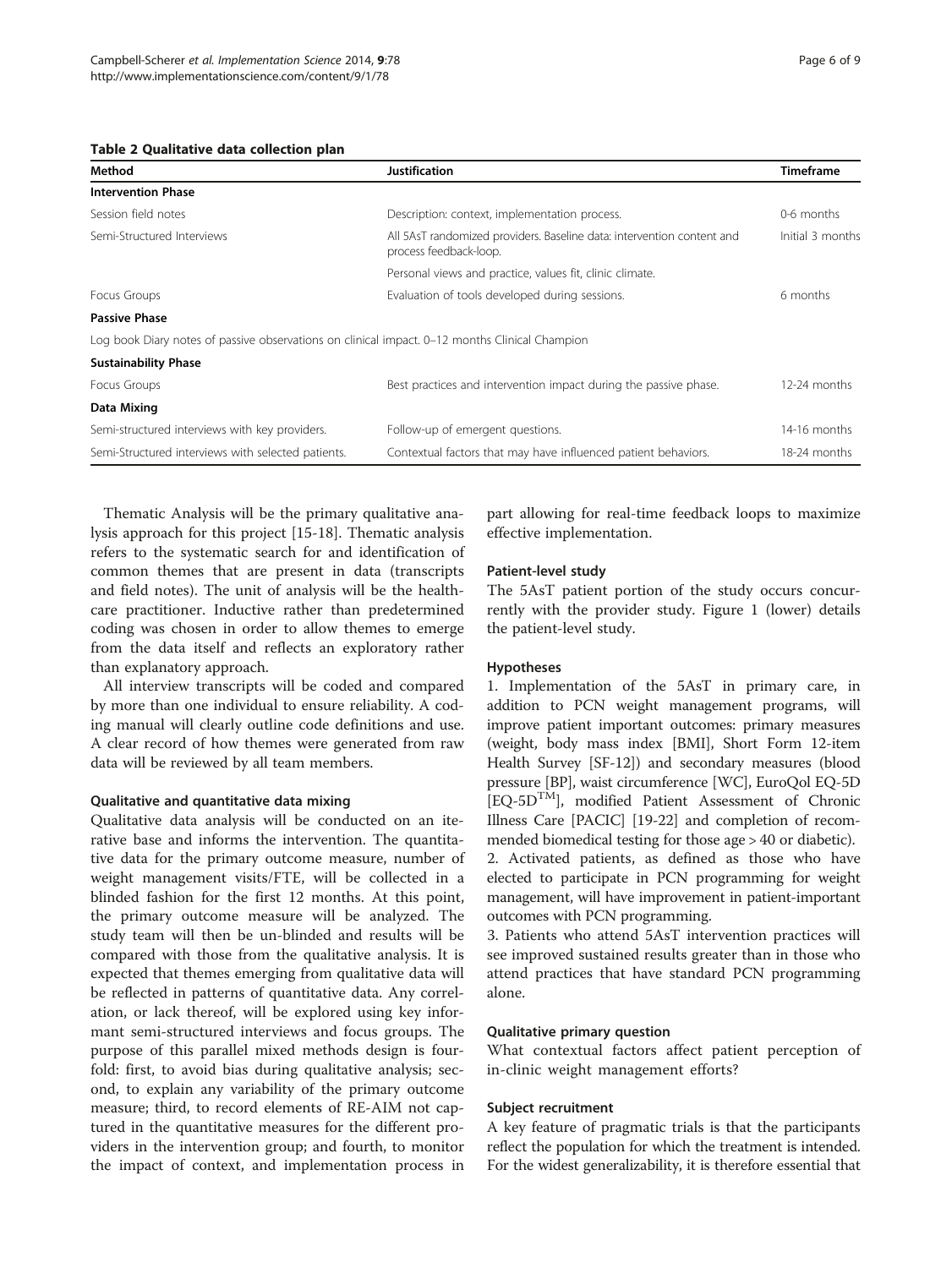exclusion criteria be kept to a minimum. Inclusion criteria will be all adult patients older than 18 years with a BMI ≥25, enrolling in PCN programs for health, able and willing to give written informed consent in English. Children and pregnant women will be excluded. Since this is a trial of the primary care management of obesity, patients whose obesity is co-managed by an obesity specialist or tertiary care center will also be excluded (e.g., patients referred for bariatric surgery), as well as patients who are unable to participate in regular clinic visits or programs due to geographic, social or physical reasons.

# Power considerations

The sample size calculation for the patient cohort study is powered based upon the SF-12 and the BMI. For SF-12, a moderate effect size is 0.3, and for a 5% reduction in BMI, a moderate effect size is 0.23 to 0.25. We will aim for 80% power. We will gear our enrolment goal to anticipate a 30% lack of adherence to the complete measurement protocol, ensuring that in this scenario the power will remain reasonable at 70%.

# Procedures: enrollment and data collection visits

Due to ethical and logistical considerations, we were not permitted to randomize directly at the patient level. Thus, we have randomized at the clinic level. We cannot control how many patients enter the evaluation from each clinic, but based on baseline practice size data, we anticipate that there should be balanced representation from 5AsT and control clinics.

Activated patients will be approached for recruitment into the study. Signed informed consent will be obtained at the PCN by trained staff. Patient visits will occur at baseline, 3, 6, 12 and 18 months at the PCN. We will endeavour to have a minimum of 6 months of data on all patients; thus recruitment must end in October 2015 to close the study by end of March 2016. Proposed baseline characteristics of the patients will also be included (Table 3).

Patient assessment includes: baseline demographics and chronic disease presence (Table 3), measures of selfreported quality of life (EQ5D, SF-12), for follow-up visits a survey on weight management as a chronic disease (modified PACIC, self-report of change behaviour, i.e. gym participation, external weight loss programs, number of visits to a healthcare provider for weight management), and measurement of resting heart rate, blood pressure, and basic anthropometric measurements (including height, weight, waist circumferences). We will also monitor compliance with recommended laboratory studies (HbA1c for those with diabetes q 6 months, and for patients over 40 years, fasting cholesterol panel and glucose). If patients are unable to participate in the follow-up in person, a telephone option will be

## Table 3 Demographic characteristics and health variables to be collected on patients

| Age in years (mean $\pm$ SD)                       | BMI (mean $\pm$ SD)                      |
|----------------------------------------------------|------------------------------------------|
| Gender (% female)                                  | Weight status (%):                       |
| Ethnic group:                                      | • Overweight:                            |
| Caucasian (%)                                      | • Obese:                                 |
| Attendance to any other weight<br>loss program (%) | $0.30 - 34$                              |
| Education (%):                                     | $0.35 - 39$                              |
| • High school                                      | 0 > 40                                   |
| • Post-Secondary school                            | Waist circumference<br>(mean $\pm$ SD)   |
| Income (%):                                        | <b>Blood Pressure</b><br>(mean $\pm$ SD) |
| $\cdot$ <\$15,000                                  | • Systolic BP                            |
| $\cdot$ \$15,000-\$29,999                          | • Diastolic BP                           |
| $\cdot$ \$30000-\$49,999                           | $HbA1c$ (mean $\pm SD$ )                 |
| $\cdot$ \$50000-\$79,999                           | Type II Diabetes (%)                     |
| $\cdot$ >\$80.000                                  | Hypertensive (%)                         |
|                                                    | Depression (%)                           |
|                                                    | Other co-morbidity (%)                   |
|                                                    | PACIC score (mean $\pm$ SD)              |
| Distance to practice (mean±SD)                     | $SF-12$ (mean $\pm SD$ )                 |
|                                                    | EQ5D (mean $\pm$ SD)                     |
|                                                    |                                          |

offered. The in-person visit will take 30 minutes per visit on up to five occasions.

#### Quantitative data analysis: patient study

Demographic and health variables (Table 3) will be compared using either t-test for continuous variables or chi-square test for categorical variables. Main outcome measures are SF-12 and change in weight and BMI. Practice level clustering effects on the secondary outcomes, multilevel models (random effects model) will be considered. Adjustments will be made for individual level characteristics, the random factor (intervention or control practice), nurse and other practice level characteristics. Changes at follow-up will be analyzed using multilevel models with the baseline values as a covariate and to handle missing data [\[23\]](#page-8-0). Data modeling is hypothesis-led rather than data-driven, hence all analysis are predetermined. STATA 12 (StataCorp, TX, USA) will be used for statistical analyses.

# Selection of participants for qualitative patient sub-study

At 12 months, a sample of patients who agreed to be contacted will be selected and consented for individual semi-structured interviews. This will address patientspecific experiences of PCN weight management efforts.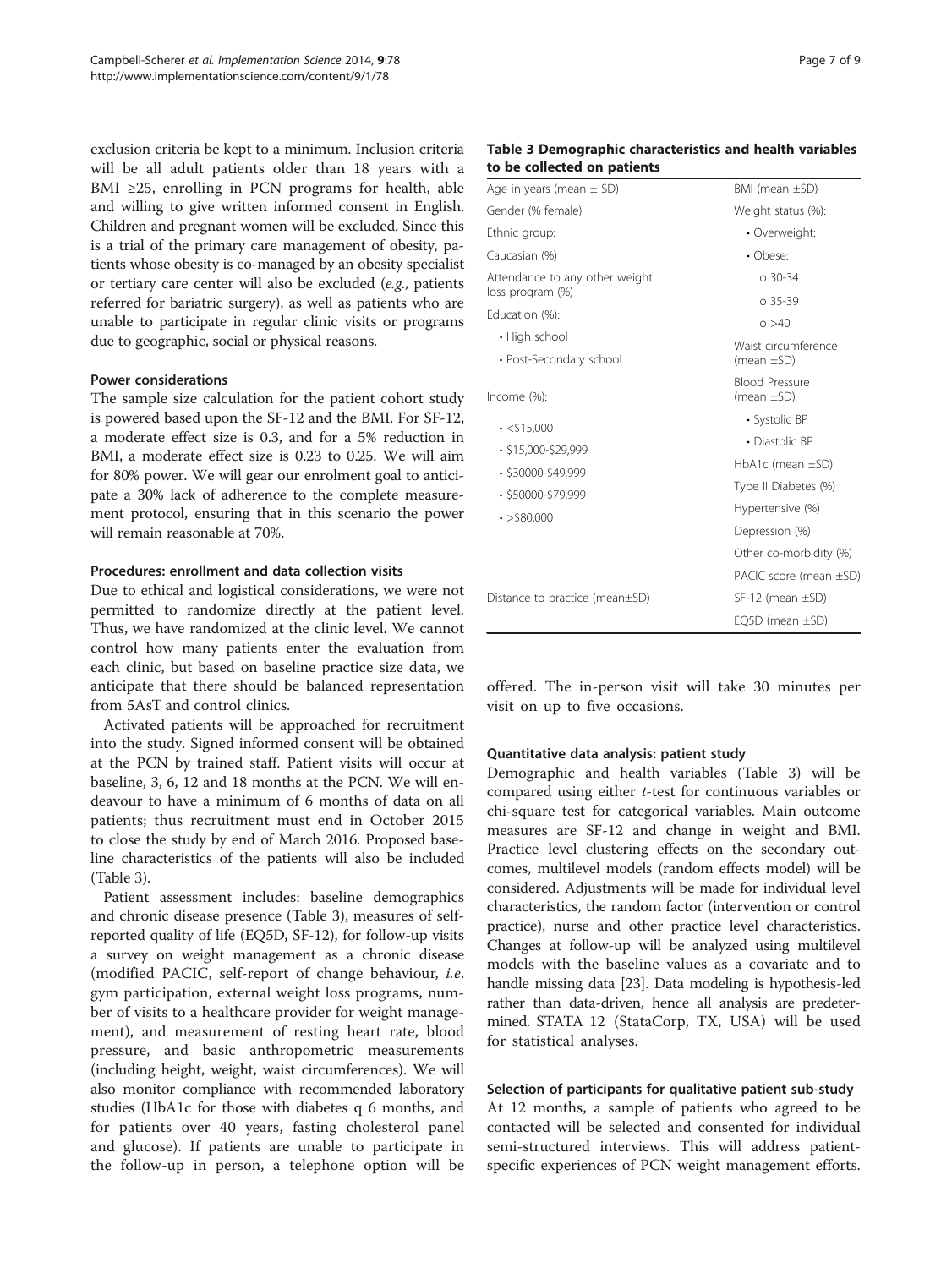Purposive sampling will deliberately seek out a wide range of individuals. We will use a pragmatic approach, sampling until thematic saturation is reached. Selection factors will include 5AsT versus control practice affiliation, weight loss success, comorbid medical conditions, and PCN program attendance. Results of the quantitative and qualitative data merge will determine the focus and extent of patient interviews and sub-analyses.

# Qualitative data handling and analysis

Patient interviews will be handled and analyzed using the same techniques and tools as the provider study. The codebook created for the provider study will influence transcript coding.

# Trial status

The 5AsT has been approved by the University of Alberta ethics board and has been registered at Trials.gov (NCT01967797). It is funded by an Alberta Innovates Health Solutions grant.

# **Discussion**

The 5AsT trial is a theoretically informed, pragmatic trial that uses a multi-level collaborative approach to aim to sustainably change practitioner behaviors to improve obesity management in primary care.

This project is grounded in established theoretical frameworks for behavior change and complex innovations and leverages bi-directional knowledge translation between clinical and academic partners to comprehensively evaluate the implementation of the 5AsT practice change intervention.

Evaluation guided by the RE-AIM framework is particularly useful for determining programs that work in real-world environments [[13\]](#page-8-0). By widening the evaluative focus beyond efficacy, the overall suitability and investment-to-results assessment of the intervention can be made.

As suggested in the conceptual framework of complex innovation implementation Complex Innovations, process is distinct from the evaluation of the 5AsT providers' behaviour change [[11\]](#page-8-0). We will use a rigorous mixed-methods study design to distinguish issues with implementation process from effectiveness of the intervention. Maximal systemic impact of the research is attained by implementing an integrated approach for sustainability at the outset of the project [[24\]](#page-8-0). Sustainability will be achieved by leveraging existing clinical resources and infrastructure. We will continue to monitor the primary outcome measure for another year post the intervention phase of the project.

#### Main findings/messages

This research proposal uses a pragmatic design particularly suited for evaluating the complex, real-world interventions typical of primary care settings [[13\]](#page-8-0). Pragmatic trials measure effectiveness (i.e., the degree of beneficial effect in real clinical practice) and are conducted on participants who represent the full spectrum of the population to which the treatment might be applied. It is important to extensively describe the context and population in detail. In addition to the complexity of this research setting, our target patient population (patients who are overweight or obese) constitute one additional level of complexity, given the large variability in the etiology, comorbidity, and drivers of obesity as well as the variable compliance, readiness to change, and treatment preferences. Nevertheless, a key methodological issue in pragmatic trials is finding the right balance between external and internal validity [[25](#page-8-0)]. Provider behaviour is a key feature in any primary care intervention. If providers do not have the skills, beliefs and confidence to be able to intervene effectively with patients, there will not be an improvement in obesity management in primary care. The 5AsT trial aims to understand what provider factors are instrumental to increase the quality of obesity management in primary care.

#### **Strengths**

The strengths of this study are that it is a pragmatic intervention conducted in a real-world setting of a large and diverse Primary Care Network. The mixed methods study design will provide contextual insights into the intervention process and the outcomes. The bidirectional nature of the design of the intervention will ensure relevance to practitioners.

# Limitations

The pragmatic nature of the study design limits the ability to restrict or steer patients' access to programming within the system, resulting in possible imbalance between practice contributions to the patient cohort. Furthermore, the dynamic and evolving clinical environment may result in shifting context and priorities within the network over time. Generalizability to other primary care networks and practitioners may require further adaption and intervention strategies tailored to those settings.

## Summary

The 5AsT trial addresses a need for knowledge exchange around obesity management in primary care in a practical and sustainable format geared towards real-life situations. The use of existing resources, collaborative design, practice facilitation, and integrated feedback loops cultivate an applicable, repeatable and adaptable approach to increasing the quality and quantity of primary care weight